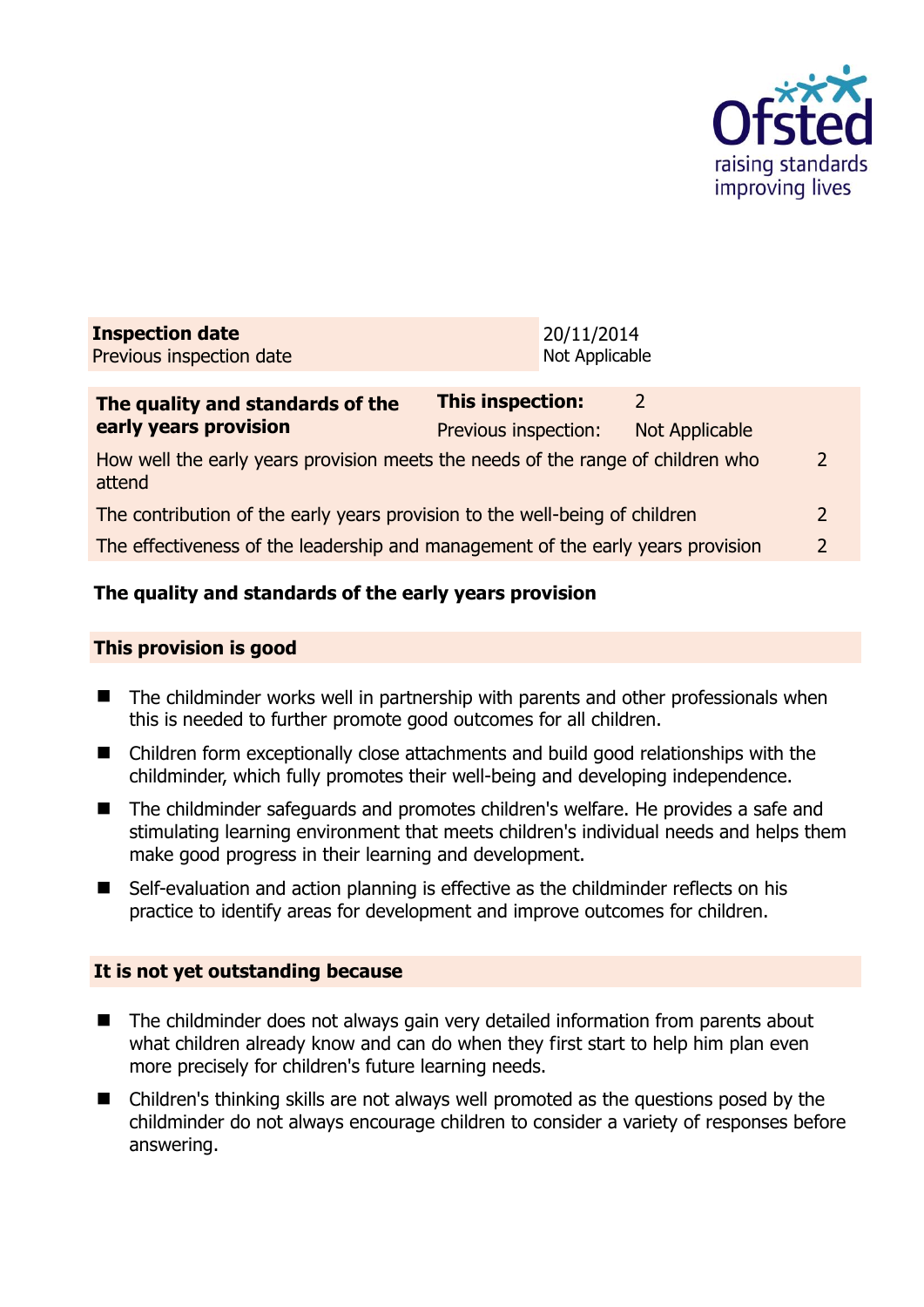# **Information about this inspection**

Inspections of registered early years provision are:

- scheduled at least once in every inspection cycle the current cycle ends on 31 July 2016
- scheduled more frequently where Ofsted identifies a need to do so, for example where provision was previously judged inadequate
- **•** brought forward in the inspection cycle where Ofsted has received information that suggests the provision may not be meeting the legal requirements of the Early Years Foundation Stage or where assessment of the provision identifies a need for early inspection
- **•** prioritised where we have received information that the provision is not meeting the requirements of the Early Years Foundation Stage and which suggests children may not be safe
- scheduled at the completion of an investigation into failure to comply with the requirements of the Early Years Foundation Stage.

The provision is also registered on the voluntary and compulsory parts of the Childcare Register. This report includes a judgment about compliance with the requirements of that register.

# **Inspection activities**

- The inspector viewed all areas of the premises used for childminding.
- $\blacksquare$  The inspector observed children taking part in activities.
- The inspector viewed and discussed with the childminder a sample of documentation and discussed self-evaluation.
- The inspector spoke with the childminder and the children at appropriate times throughout the inspection.
- The inspector checked evidence of qualifications and the suitability of the childminder and other household members.

**Inspector**  Kellie Lever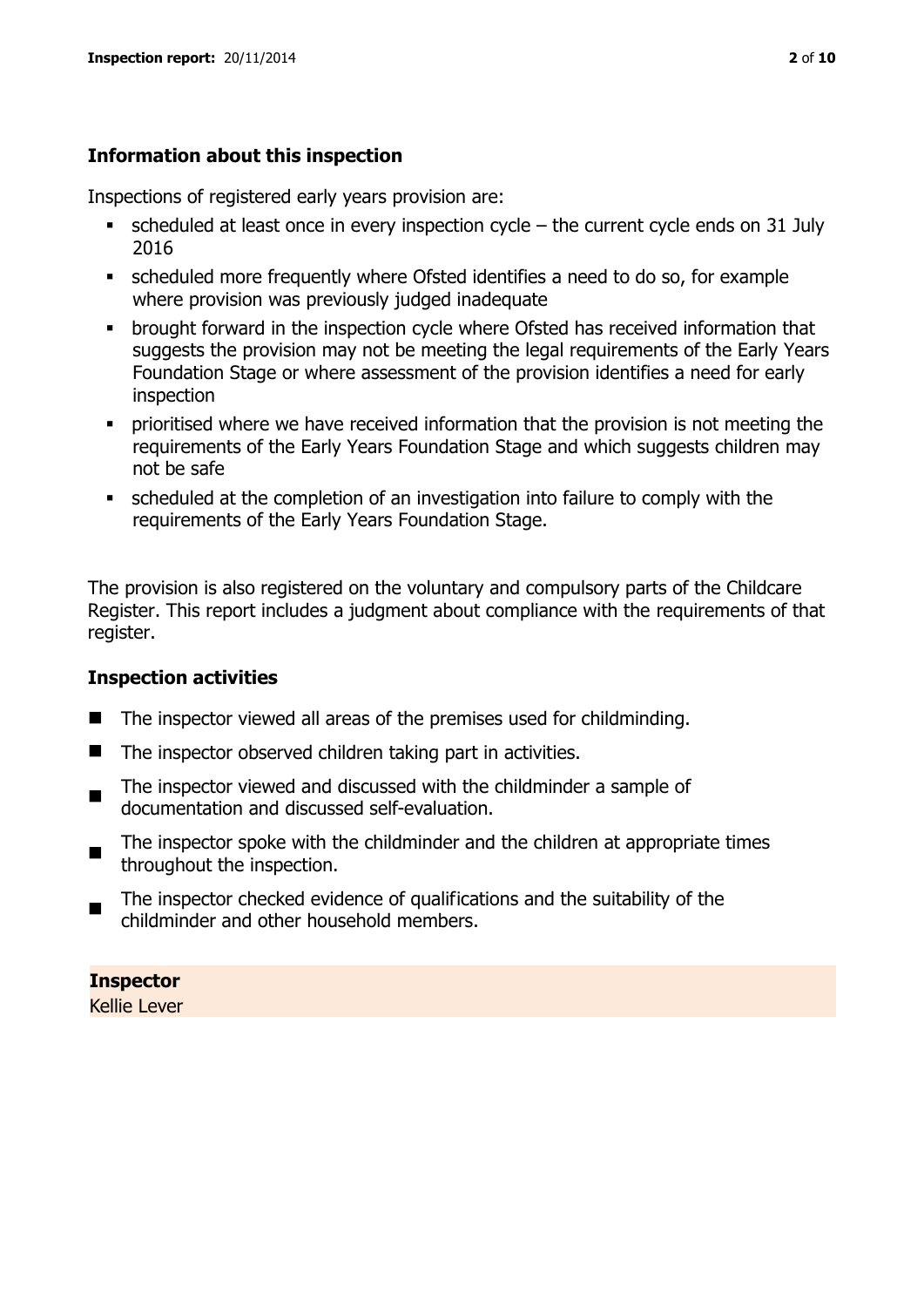# **Full report**

## **Information about the setting**

The childminder was registered in 2012 on the Early Years Register and the compulsory and voluntary parts of the Childcare Register. He lives with his partner in the Aigburth area of Liverpool. All of the ground floor and a bedroom on the first floor are used for childminding. The childminder has two pet cats. He regularly visits local toddler groups and has contact with other local childminders. The childminder operates all year round, from 7.30am to 6pm except for bank holidays and two weeks over the Christmas period. There are five children on roll, all of whom are in the early years age range and attend for a variety of sessions. The childminder supports children with special educational needs and/or disabilities. The childminder is a member of the Professional Association for Childcare and Early Years.

# **What the setting needs to do to improve further**

## **To further improve the quality of the early years provision the provider should:**

- expand on the level of information gathered from parents about children's learning and development when they first start, in order to further enrich the planning process for their future learning
- develop children's thinking skills further by, for example, asking more open-ended questions that require children to consider a variety of possible responses before answering.

#### **Inspection judgements**

#### **How well the early years provision meets the needs of the range of children who attend**

The childminder has a good knowledge and understanding of the Early Years Foundation Stage and knows how to promote children's learning and development. He provides a mix of adult-led and child-initiated activities, allowing children to confidently make choices in their play and take the initiative in seeking out their favourite toys. Children are supported with their communication and language development, because the childminder talks to them and encourages them to sing songs and listen to stories. However, the childminder does not always extend children's thinking skills, for example, by posing open-ended questions that require the consideration of a variety of possible answers. The childminder joins in with children's play and models how to use the resources correctly. He organises activities that follow children's current learning needs and their individual interests. Overall, the quality of teaching is good and children are happily engaged in their play.

Children skilfully and carefully use paintbrushes and practise making marks with different equipment. Consequently, they effectively develop their fine motor skills. Children freely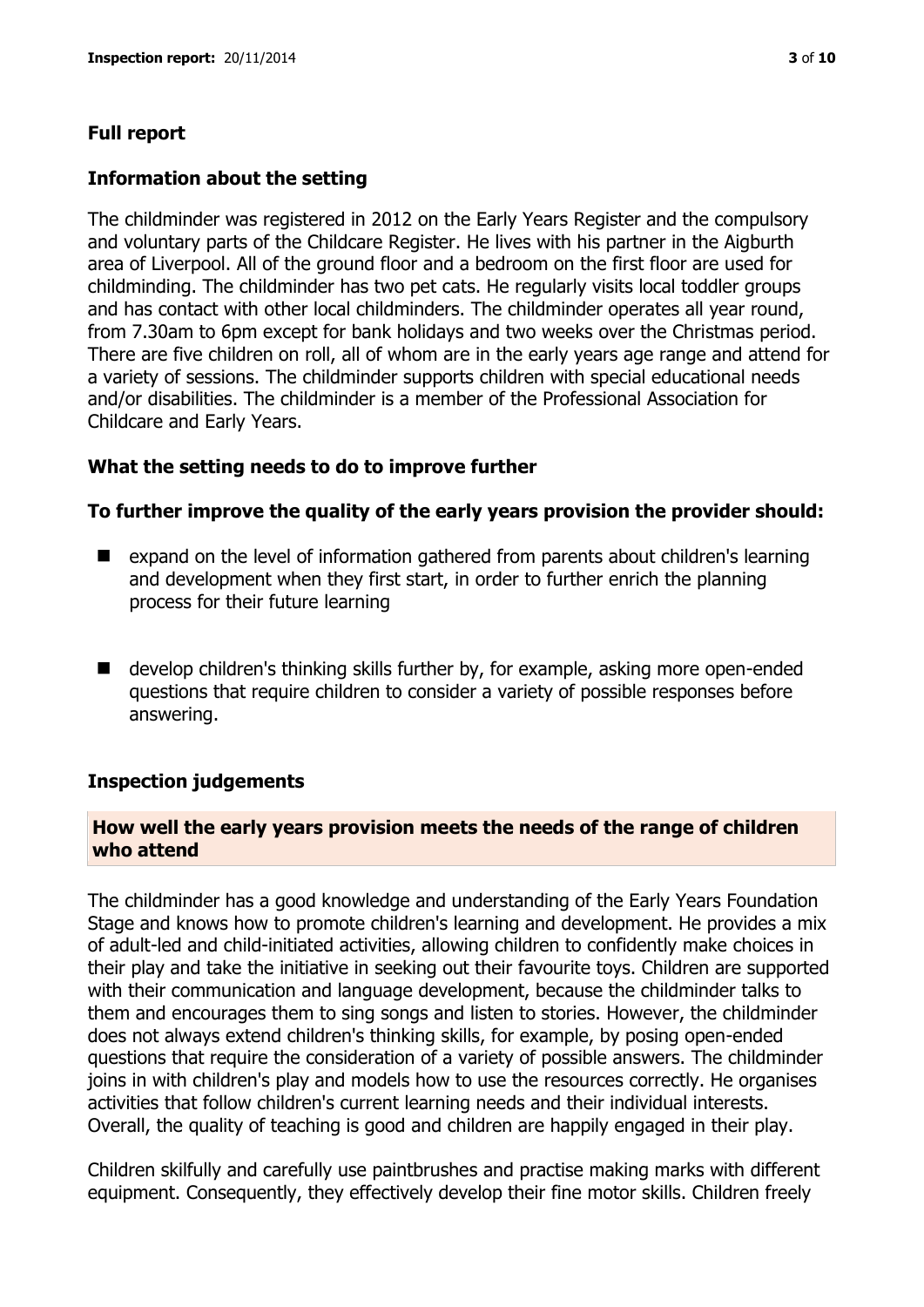access books, which helps them to develop a love of stories and an appreciation of print. Children show good levels of concentration as they join blocks together, twisting and turning the pieces until they connect. The childminder helps them identify shapes and colours as they experiment with paint. He counts with them as they sing number songs. As a result, children are learning mathematical concepts in a fun way. Children have great fun when they spend time outdoors. They talk about activities they have undertaken and trips to places of interest they have enjoyed, such as the woods and the local park. All of these opportunities enable children to acquire a variety of skills that ensure they are ready to start school when the time comes.

The childminder makes good use of accurate and precise observations across all areas of learning to help him plan for children's individual learning and effectively monitor their progress. As a result, gaps in learning are quickly identified and effective support put in place, including the involvement of external agencies if necessary. This means that no child is disadvantaged and all children can achieve their full potential. Parents are kept informed about children's activities and progress through home-link sheets and regular discussions. In addition, parents have frequent opportunities to look through their child's learning journals. As a result, parents are involved in their child's learning and are appropriately informed to be able to build on this learning at home. The childminder has yet to implement the progress check for children between the ages of two and three, because there are no children of the relevant age attending, but he is aware of his responsibilities to share his assessment of children's progress with parents at the appropriate time. The childminder gathers a wide range of information from parents to gain an understanding about children's individual needs and interests. However, he does not always gain very detailed information from parents about what children already know and can do when they first start, to help him plan more precisely for children's future learning needs.

# **The contribution of the early years provision to the well-being of children**

Children form very good attachments and extremely positive relationships with the childminder. He is kind and caring and responds sensitively to children's individual needs. They enjoy the company of the childminder and regularly sit on his knee for cuddles. Consequently, children are happy, settled and feel secure in the warm, friendly environment. Children have access to a wide range of stimulating resources, which help to promote their development and support their emotional well-being and independence. Effective settling-in procedures ensure that parents are involved from the beginning. The childminder works very closely with parents during this time to share relevant information about their children, including likes, dislikes and care routines. As a result, children are very well supported in their move from their home into the childminder's home, which ensures they settle quickly in their new environment.

The childminder uses a sensitive approach to managing behaviour. He acts as a positive role model and supports children in learning to share, take turns and develop appropriate manners. As a result, children are well behaved because they have clear boundaries and are aware of expected behaviour. Children's efforts and achievements are promptly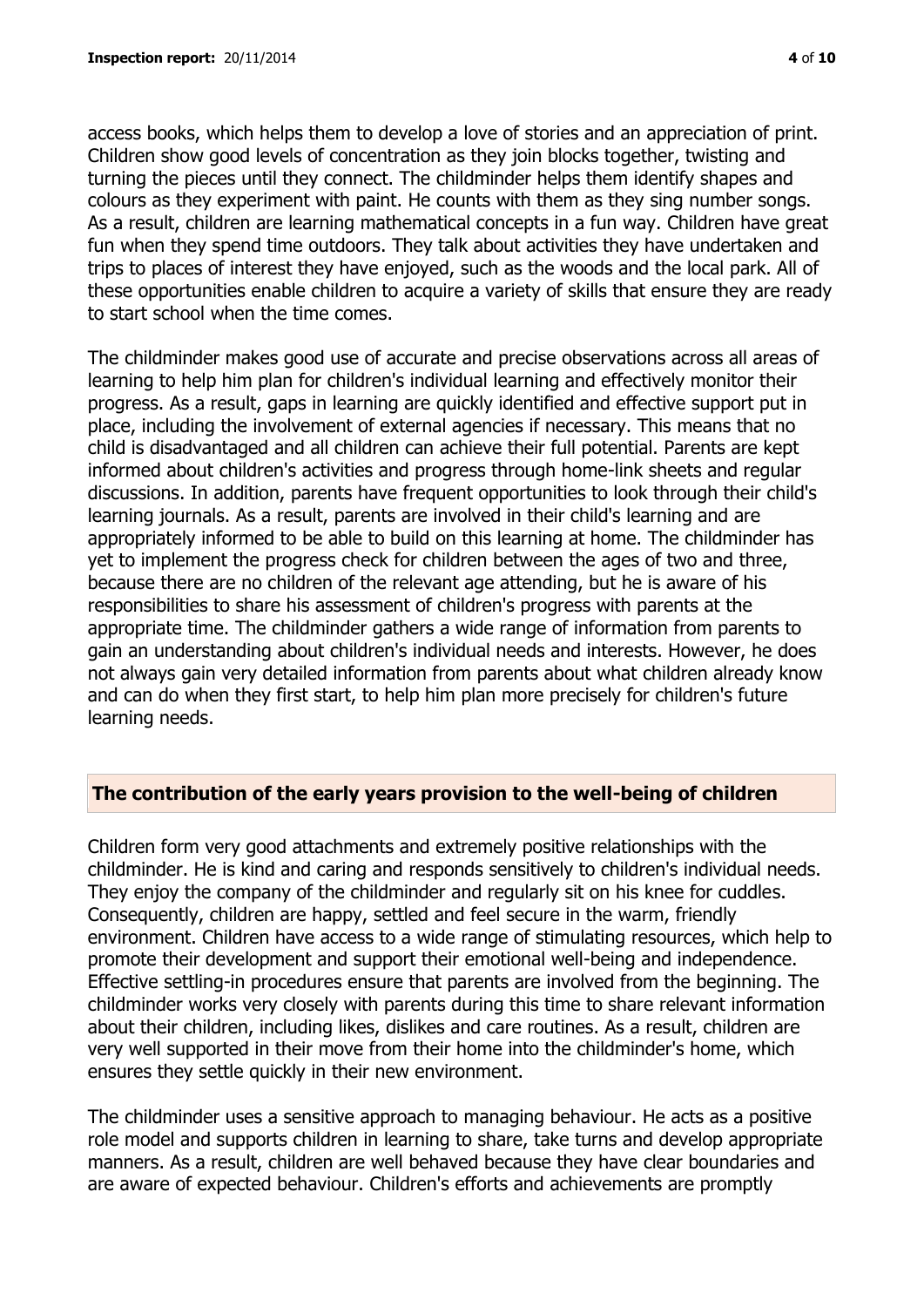recognised and praised. This helps children to feel good about what they do and raises their self-esteem and confidence. The childminder provides children with a variety of interesting experiences outside of the home. They go on regular local walks and outings. This supports children's physical well-being and promotes their understanding of the local community. In addition, children are introduced to group situations, where they socialise with a wider range of children and adults, which help to prepare them emotionally and socially for their future move to school.

The childminder supports children to learn about healthy habits that promote their wellbeing. A very good variety of balanced and nutritious meals and snacks are provided for children, which helps to develop their understanding of a healthy diet and lifestyle. This is further promoted throughout children's activities as they move around to music and point to different parts of their body. Children have daily opportunities for fresh air and exercise to ensure they are physically active. They also regularly attend activity centres, where the childminder encourages them to explore the play equipment. This enables all children to gain an understanding of taking safe risks and develops their self-assurance. The childminder teaches children to play safely, for example, he reminds children to tidy away toys so that they do not fall over.

## **The effectiveness of the leadership and management of the early years provision**

The childminder is fully aware of his responsibility to keep children in his care safe. He has undertaken safeguarding training to underpin his good practice and he uses the knowledge he has gained to effectively promote children's welfare. All adults in the household have had their suitability checked. A range of relevant policies and procedures underpin the welfare and safety of children attending. The childminder completes first-aid training and daily risk assessments are carried out and used to minimise any hazards to children. As a result, children's safety is well promoted.

The childminder is committed to improving his practice. His planning is tailored to meet the needs of individual children, with clear and concise observations, which take account of the next steps in their development. The childminder's capacity to improve is reflected in his self-evaluation and development plans. These demonstrate the significant, positive impact of recent training, for example, his improved knowledge of effective planning and assessment. This enables the childminder to close any gaps in children's learning and help them to make consistently good progress. Through careful monitoring and evaluation, the childminder looks at areas for development. Ongoing developments include offering children more hands-on opportunities to learn about how things grow, for example, by planting and tending to flowers and vegetables. The childminder shares his practice and experiences with other local childminders, which assists him in identifying areas for future improvement.

The childminder works well in partnership with parents, other professionals and agencies to provide appropriate support to further promote good outcomes for all children. The childminder understands the need for close partnerships with other early years providers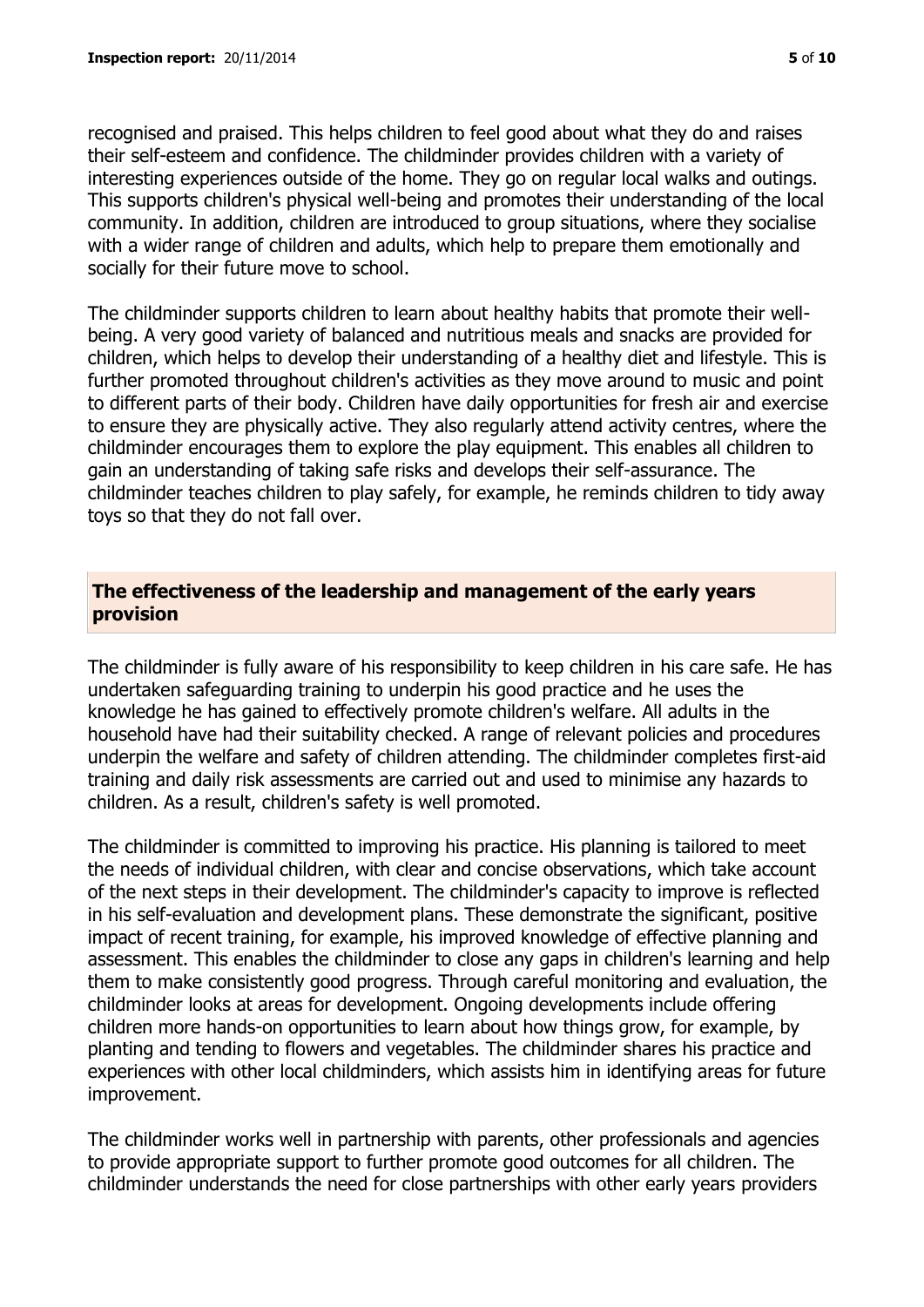to share information in order to fully promote children's learning, development and welfare. This consistent approach helps children to make good progress in readiness for the next stage in their learning, for example, school.

# **The Childcare Register**

| The requirements for the compulsory part of the Childcare Register are | Met |
|------------------------------------------------------------------------|-----|
| The requirements for the voluntary part of the Childcare Register are  | Met |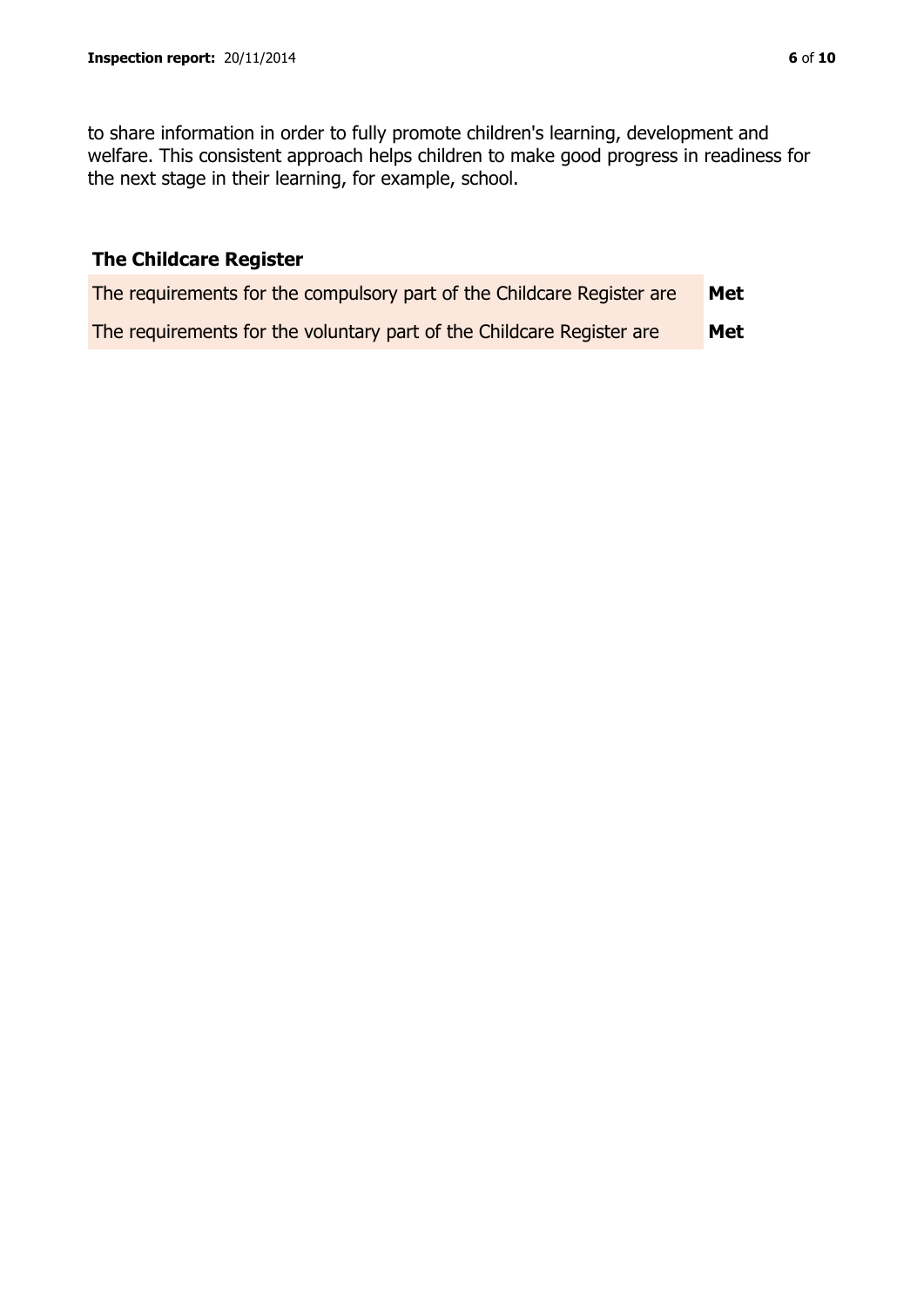# **Registered early years provision**

| <b>Grade</b> | <b>Judgement</b>               | <b>Description</b>                                                                                                                                                                                                                                                                                                                                                                                |
|--------------|--------------------------------|---------------------------------------------------------------------------------------------------------------------------------------------------------------------------------------------------------------------------------------------------------------------------------------------------------------------------------------------------------------------------------------------------|
| Grade 1      | Outstanding                    | Outstanding provision is highly effective in meeting the needs<br>of all children exceptionally well. This ensures that children are<br>very well prepared for the next stage of their learning.                                                                                                                                                                                                  |
| Grade 2      | Good                           | Good provision is effective in delivering provision that meets<br>the needs of all children well. This ensures children are ready<br>for the next stage of their learning.                                                                                                                                                                                                                        |
| Grade 3      | <b>Requires</b><br>improvement | The provision is not giving children a good standard of early<br>years education and/or there are minor breaches of the<br>safeguarding and welfare requirements of the Early Years<br>Foundation Stage. We re-inspect nurseries and pre-schools<br>judged as requires improvement within 12 months of the date<br>of inspection.                                                                 |
| Grade 4      | Inadequate                     | Provision that is inadequate requires significant improvement<br>and/or enforcement action. The provision is failing to give<br>children an acceptable standard of early years education and/or<br>is not meeting the safeguarding and welfare requirements of<br>the Early Years Foundation Stage. It will be monitored and<br>inspected again within six months of the date of this inspection. |
| Met          |                                | There were no children present at the time of the inspection.<br>The inspection judgement is that the provider continues to<br>meet the requirements for registration.                                                                                                                                                                                                                            |
| Not met      |                                | There were no children present at the time of the inspection.<br>The inspection judgement is that the provider does not meet<br>the requirements for registration.                                                                                                                                                                                                                                |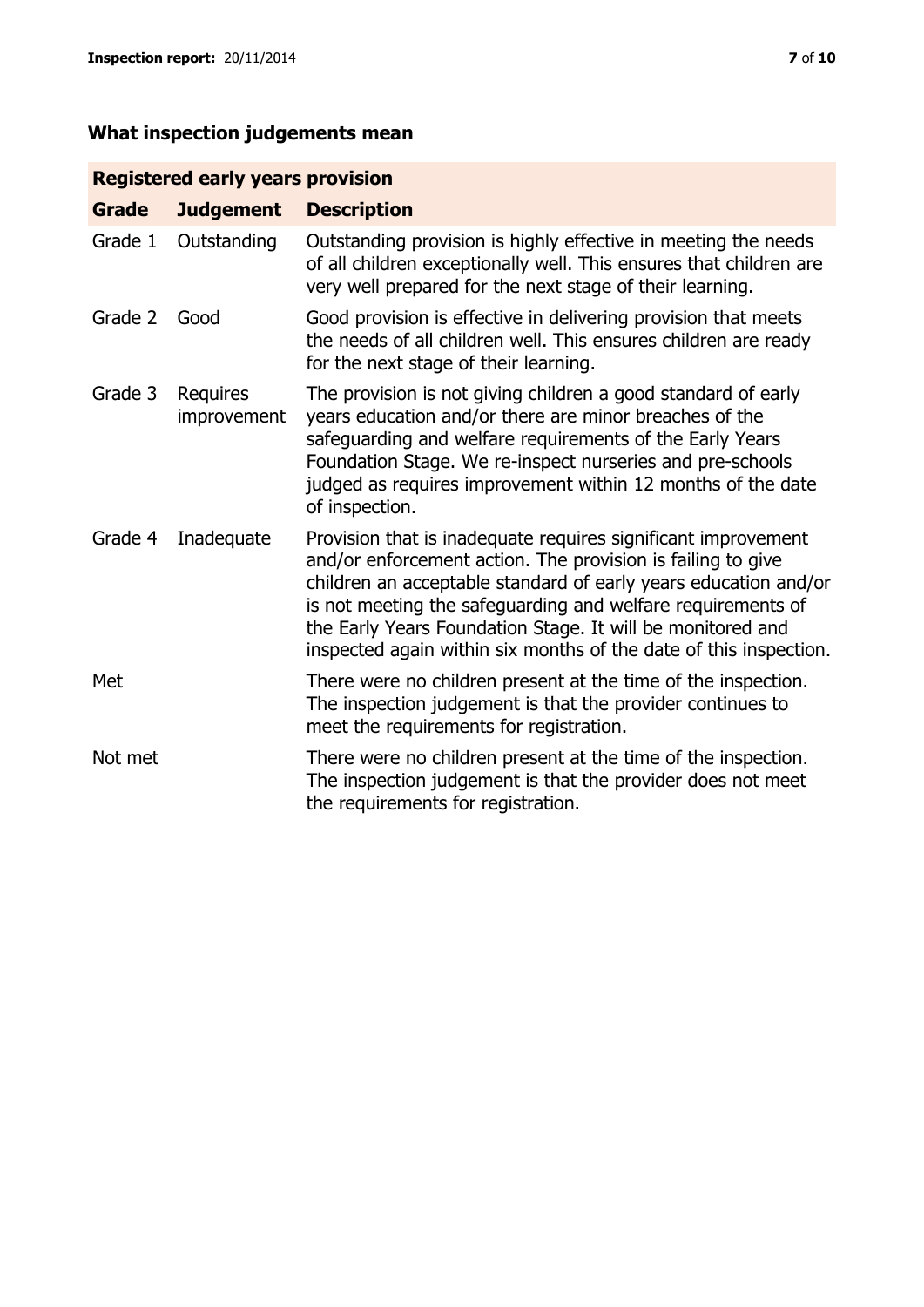## **Inspection**

This inspection was carried out by Ofsted under sections 49 and 50 of the Childcare Act 2006 on the quality and standards of provision that is registered on the Early Years Register. The registered person must ensure that this provision complies with the statutory framework for children's learning, development and care, known as the Early Years Foundation Stage.

# **Setting details**

| Unique reference number       | EY450706       |
|-------------------------------|----------------|
| <b>Local authority</b>        | Liverpool      |
| <b>Inspection number</b>      | 906818         |
| <b>Type of provision</b>      | Childminder    |
| <b>Registration category</b>  | Childminder    |
| <b>Age range of children</b>  | $0 - 17$       |
| <b>Total number of places</b> | 6              |
| Number of children on roll    | 5              |
| <b>Name of provider</b>       |                |
| Date of previous inspection   | not applicable |
| <b>Telephone number</b>       |                |

Any complaints about the inspection or the report should be made following the procedures set out in the guidance *'Complaints procedure: raising concerns and making complaints* about Ofsted', which is available from Ofsted's website: www.ofsted.gov.uk. If you would like Ofsted to send you a copy of the guidance, please telephone 0300 123 4234, or email enquiries@ofsted.gov.uk.

# **Type of provision**

For the purposes of this inspection the following definitions apply:

Full-time provision is that which operates for more than three hours. These are usually known as nurseries, nursery schools and pre-schools and must deliver the Early Years Foundation Stage. They are registered on the Early Years Register and pay the higher fee for registration.

Sessional provision operates for more than two hours but does not exceed three hours in any one day. These are usually known as pre-schools, kindergartens or nursery schools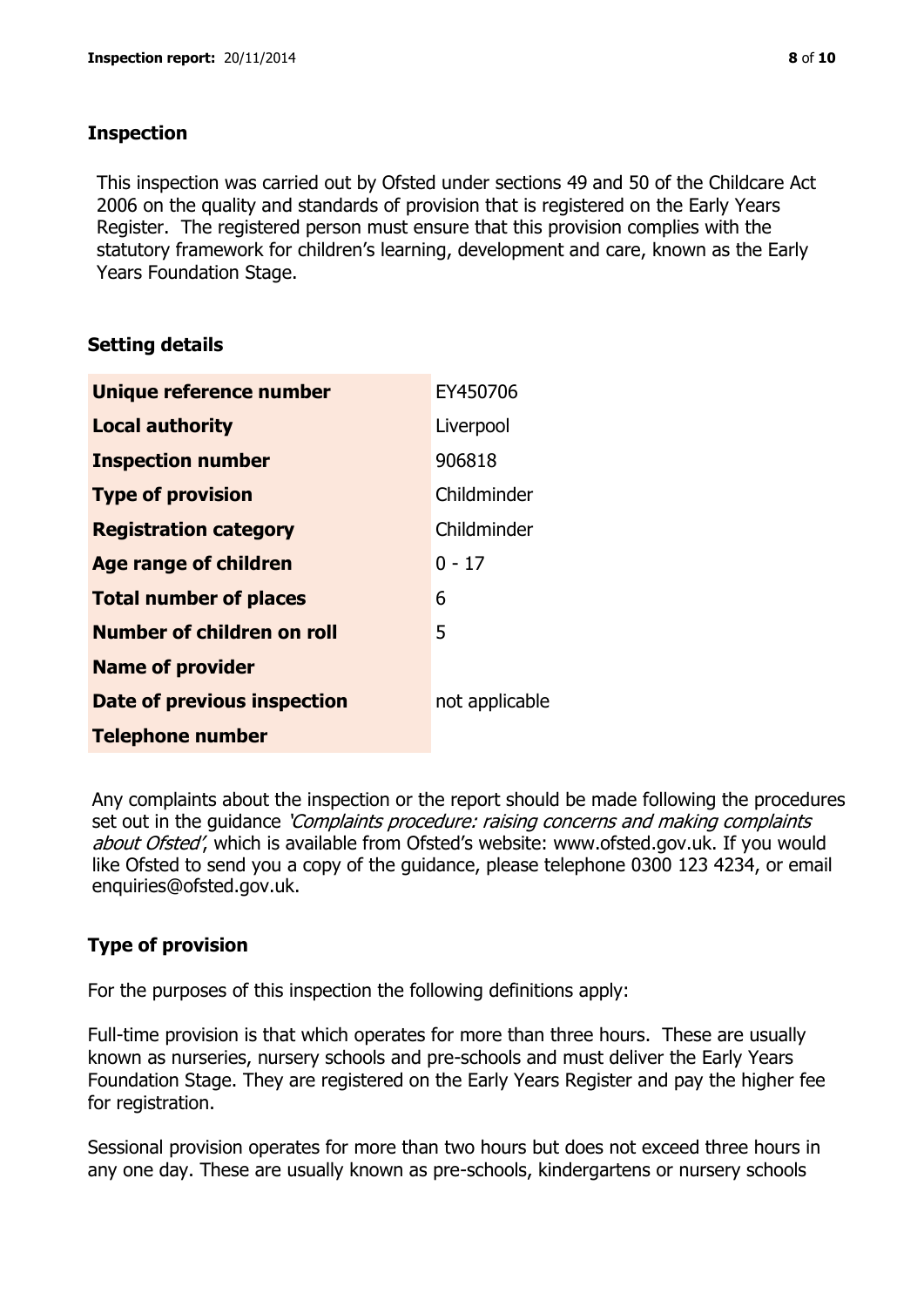and must deliver the Early Years Foundation Stage. They are registered on the Early Years Register and pay the lower fee for registration.

Childminders care for one or more children where individual children attend for a period of more than two hours in any one day. They operate from domestic premises, which are usually the childminder's own home. They are registered on the Early Years Register and must deliver the Early Years Foundation Stage.

Out of school provision may be sessional or full-time provision and is delivered before or after school and/or in the summer holidays. They are registered on the Early Years Register and must deliver the Early Years Foundation Stage. Where children receive their Early Years Foundation Stage in school these providers do not have to deliver the learning and development requirements in full but should complement the experiences children receive in school.